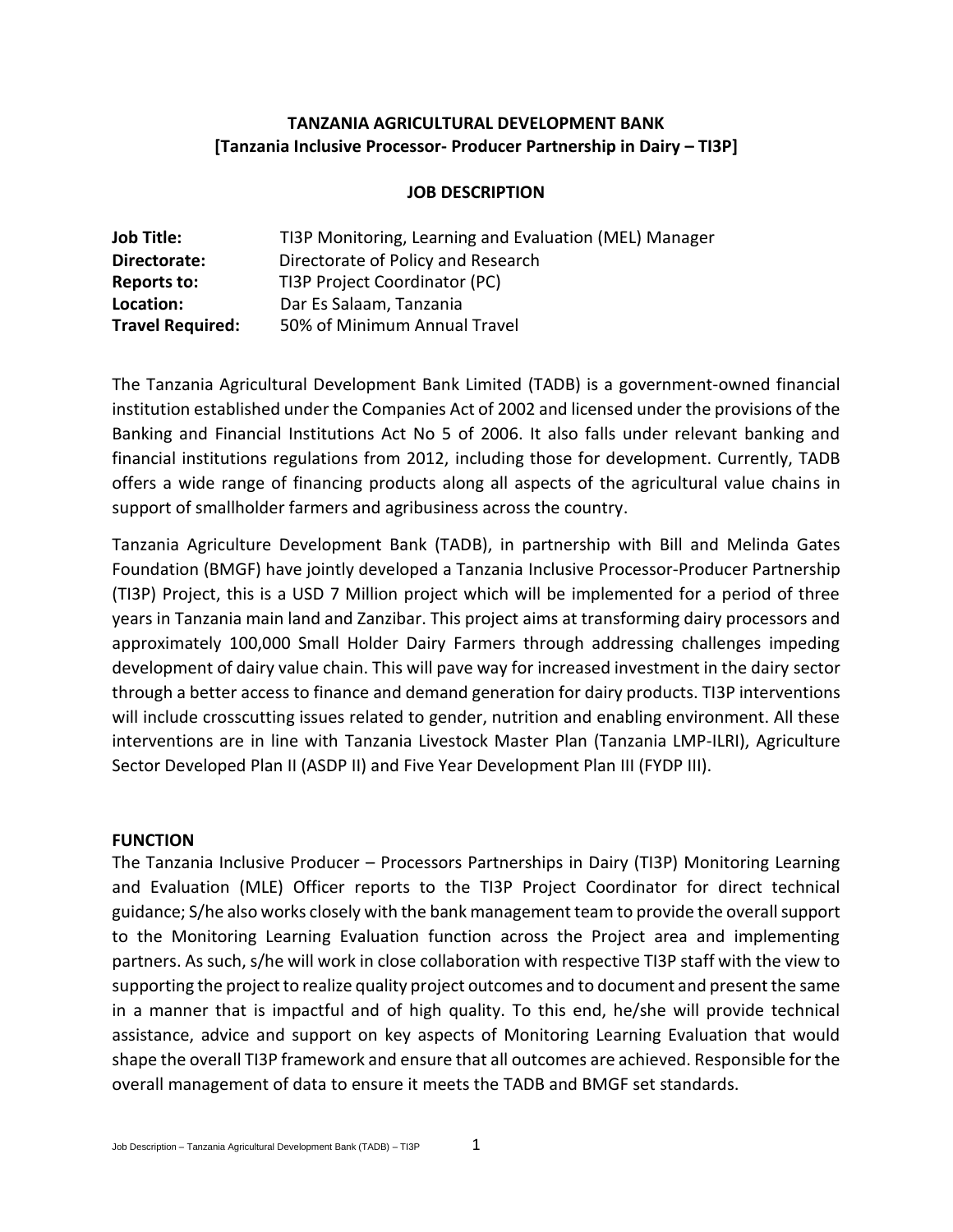#### **ESSENTIAL CHARACTER TRAITS:**

Enthusiastic, Orderly, Compliant, Creative, Determined, Diligent, Self-starter, Analytical and Critical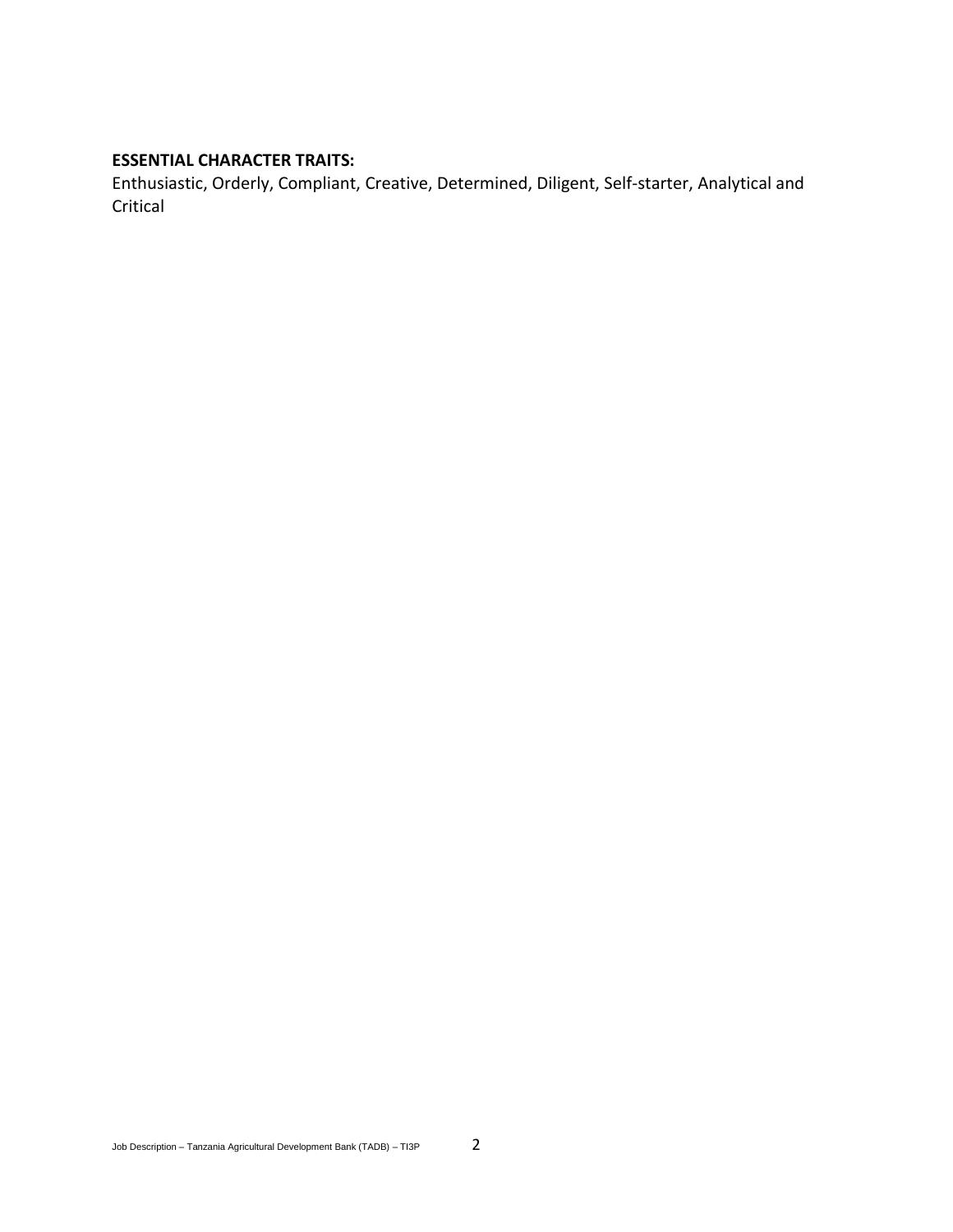| <b>RESPONSIBILITIES</b><br>(including approximate                                   | <b>DELIVERABLES</b>                                                                                                                                                                                                                                                                                                                                                                                                                                                                                                                                                                                                                                                                                                                                                                                                                                                                                                                                                                                                                                                                                                                                                                                                                                                           |
|-------------------------------------------------------------------------------------|-------------------------------------------------------------------------------------------------------------------------------------------------------------------------------------------------------------------------------------------------------------------------------------------------------------------------------------------------------------------------------------------------------------------------------------------------------------------------------------------------------------------------------------------------------------------------------------------------------------------------------------------------------------------------------------------------------------------------------------------------------------------------------------------------------------------------------------------------------------------------------------------------------------------------------------------------------------------------------------------------------------------------------------------------------------------------------------------------------------------------------------------------------------------------------------------------------------------------------------------------------------------------------|
| percentage effort)                                                                  |                                                                                                                                                                                                                                                                                                                                                                                                                                                                                                                                                                                                                                                                                                                                                                                                                                                                                                                                                                                                                                                                                                                                                                                                                                                                               |
| 1. Monitoring<br>achievements for<br>project deliverables.<br>(25%):                | Lead and collaborate with implementing partners to develop<br>sound and functional MLE system for TADB, main implementing<br>Partners (Heifer International and DNA) and key partners.<br>Support development of monitoring tools at Project (Country),<br>Cluster/Zonal, processors and Farmer Producer Organization<br>(FPO) levels; and mentor their staff through collaboration, and<br>understanding of the tools;<br>Collaborate with Implementing Partners to assist Zonal/Cluster<br>Teams, processors and FPOs to adopt and integrate the agreed<br>implementation approaches;<br>Provide periodic FPO and gender disaggregated data reports on<br>the progress of the country project activities.<br>Maintain a database for the project beneficiaries in the key<br>٠<br>project on a continuous routine for Implementing Partners,<br>processors and FPOs; and an overall TI3P database.<br>Working closely with Zonal teams, support Project Management<br>/ Coordination Committees (PMCs) in project progress<br>monitoring on a quarterly basis.<br>Work closely with the Implementing Partners' team leads and<br>zonal leaders to ensure that all project data is properly<br>generated, accurately maintained and timely shared on the<br>agreed timelines |
| 2. Assist in coordination<br>and documentation of<br>key project learning<br>(15%): | Assist in the capacity building of the Implementing Partners<br>(Heifer International and DNA) and key partners such as<br>processors and FPOs to identify and document key lessons.<br>Support the field staff in documentation of success stories, case<br>studies and best practices/Lessons Learned.<br>Pick the best lessons and disseminate across the project teams;<br>and ensure co-learning between project teams, processors and<br><b>FPOs</b>                                                                                                                                                                                                                                                                                                                                                                                                                                                                                                                                                                                                                                                                                                                                                                                                                    |
| 3. Evaluation and<br>reporting (25%):                                               | Conduct simple surveys to assess effectiveness and (need for)<br>completeness of the project services offered to farmers.<br>Conduct quality data collection and management in accordance<br>to latest industry standards as adopted by TI3P MLE at both<br>project and implementing partner levels<br>Conduct quarterly quality assurance procedures including<br>$\bullet$<br>farmer profiling audit to ensure utmost quality data integrity.<br>Develop and set-up Survey CTO systems/or any appropriate tool<br>including supervision of farmer profiling exercise and ensure a                                                                                                                                                                                                                                                                                                                                                                                                                                                                                                                                                                                                                                                                                           |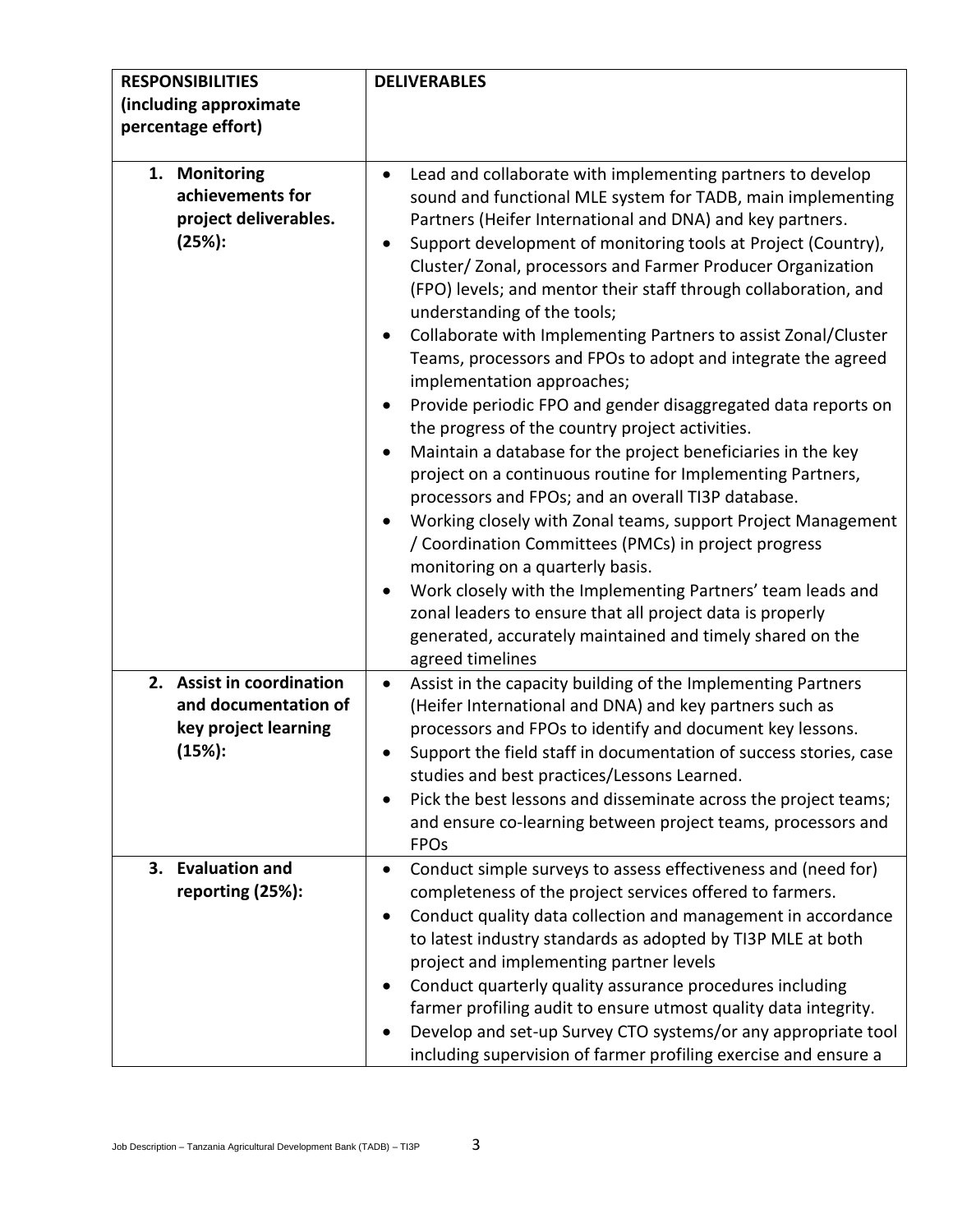| <b>RESPONSIBILITIES</b>                                           | <b>DELIVERABLES</b>                                                                                                                                                                                                                                                                                                                                                                                                                                                                                                                                                                                                                                                                                                                                                  |
|-------------------------------------------------------------------|----------------------------------------------------------------------------------------------------------------------------------------------------------------------------------------------------------------------------------------------------------------------------------------------------------------------------------------------------------------------------------------------------------------------------------------------------------------------------------------------------------------------------------------------------------------------------------------------------------------------------------------------------------------------------------------------------------------------------------------------------------------------|
| (including approximate                                            |                                                                                                                                                                                                                                                                                                                                                                                                                                                                                                                                                                                                                                                                                                                                                                      |
| percentage effort)                                                |                                                                                                                                                                                                                                                                                                                                                                                                                                                                                                                                                                                                                                                                                                                                                                      |
|                                                                   | beneficiary database is available and updated on a monthly<br>basis.<br>Collaborate with Gender Team to institute effective self-<br>evaluation mechanisms integrated to FPOs.<br>Ensure monthly reports are prepared as needed by TADB and<br><b>BMGF</b><br>Ensure annual and quarterly, semi-annual and annual reports as<br>needed by donor are prepared and submitted within the                                                                                                                                                                                                                                                                                                                                                                                |
| 4. Planning and Budgeting<br>(15%)                                | timelines<br>Assist operation team at TADB and Implementing Partners to<br>develop good quality periodical project activity plans and<br>budgets<br>Ensure all plans are developed in line with project goals and<br>within budget lines.<br>Ensure individual project and PO/apex body plans are properly<br>integrating and interfacing with each other.<br>Build capacity of the POs/ apex bodies to develop sound plans.<br>$\bullet$                                                                                                                                                                                                                                                                                                                            |
| 5. Support MLE Field<br>Activities (15%)                          | Foster quality participatory monitoring by mentoring and<br>$\bullet$<br>involving primary stakeholder groups (processors and FPOs).<br>Continuously build personal and professional. development<br>knowledge, skills and competencies to project staff.<br>In collaboration with Finance Teams, assist evaluation of project<br>value versus set resources spent (value for money); funds and<br>time spent.<br>Carry out routine follow -ups and protocols in report writing to<br>enable timely, relevant and accurate reporting<br>Prepare visually appealing formats/infographics for reporting<br>across all stakeholders.<br>Support the implementing teams in achieving project<br>deliverables by tracking targets progress and giving timely<br>feedback. |
| 6. Any other job-related<br>responsibilities as<br>assigned (5%). |                                                                                                                                                                                                                                                                                                                                                                                                                                                                                                                                                                                                                                                                                                                                                                      |

# **Minimum Requirements:**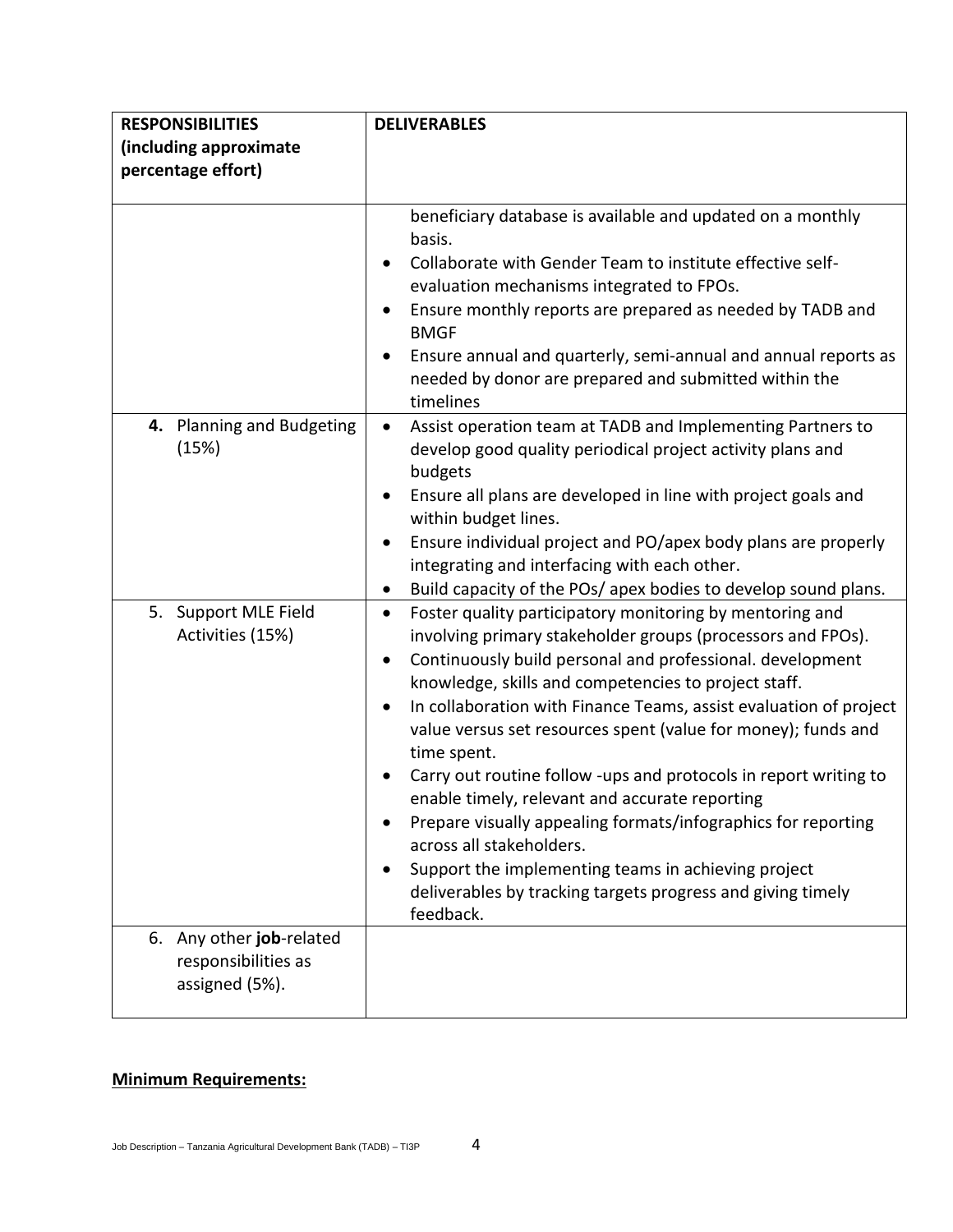- a) Bachelor's degree in quantitative economics, Project Management, business and/or statistics or the equivalent. Master's Degree will be an added advantage
- b) At least seven (7) years of demonstrated experience in the Monitoring, Learning & Evaluation field, ideally gained through working in the development context, preferably in reputable organizations in both public and private sectors.
- c) Experience in supporting and monitoring field-based programs.
- d) Experience in managing databases and coordinating evaluations, surveys and impact monitoring at a senior level.
- e) At least (3) years of manager experience handling a team
- f) Must be Tanzanian national

## **Most Critical Proficiencies:**

- a) Clear understanding of the dairy value chain.
- b) Innovative, analytical, and solutions oriented.
- c) Demonstrated ability to design and implement strategies aimed at providing institutional capacity building' to key partner institutions with a view to build efficient, competitive, and sustainable dairy industry.
- d) A good understanding and sensitivity to issues associated with poverty, hunger and environment, and knowledge of the context to which financing, commercial and nonprofit organizations operate.
- e) Knowledge of enterprise development and linkages to poverty alleviation.
- f) Excellent organizational skills.
- g) Proven experience in building the capacity of partner institutions to document and disseminate industry information, manage knowledge, measure progress and plan and advocate within the industry.
- h) Proficient knowledge of word processing, spreadsheets, presentation tools, electronic mail (Microsoft Office preferred) and Internet.
- i) Knowledge of and experience with developing private/public partnerships at the national and business level.
- j) Demonstrated proficiency in English and other local languages, both oral and written.

### **Essential Job Functions and Physical Demands:**

- a) Demonstrable knowledge in quantitative and qualitative approaches to monitoring and evaluation and ability to communicate MLE concepts clearly with leadership, partners, farmers and staff at all levels.
- b) Preparing and presenting documents in a well-designed format with good readability.
- c) Superior attention to detail and analyses.
- d) Demonstrated creativity, ability to think systematically, willingness and ability to incorporate innovative solutions.